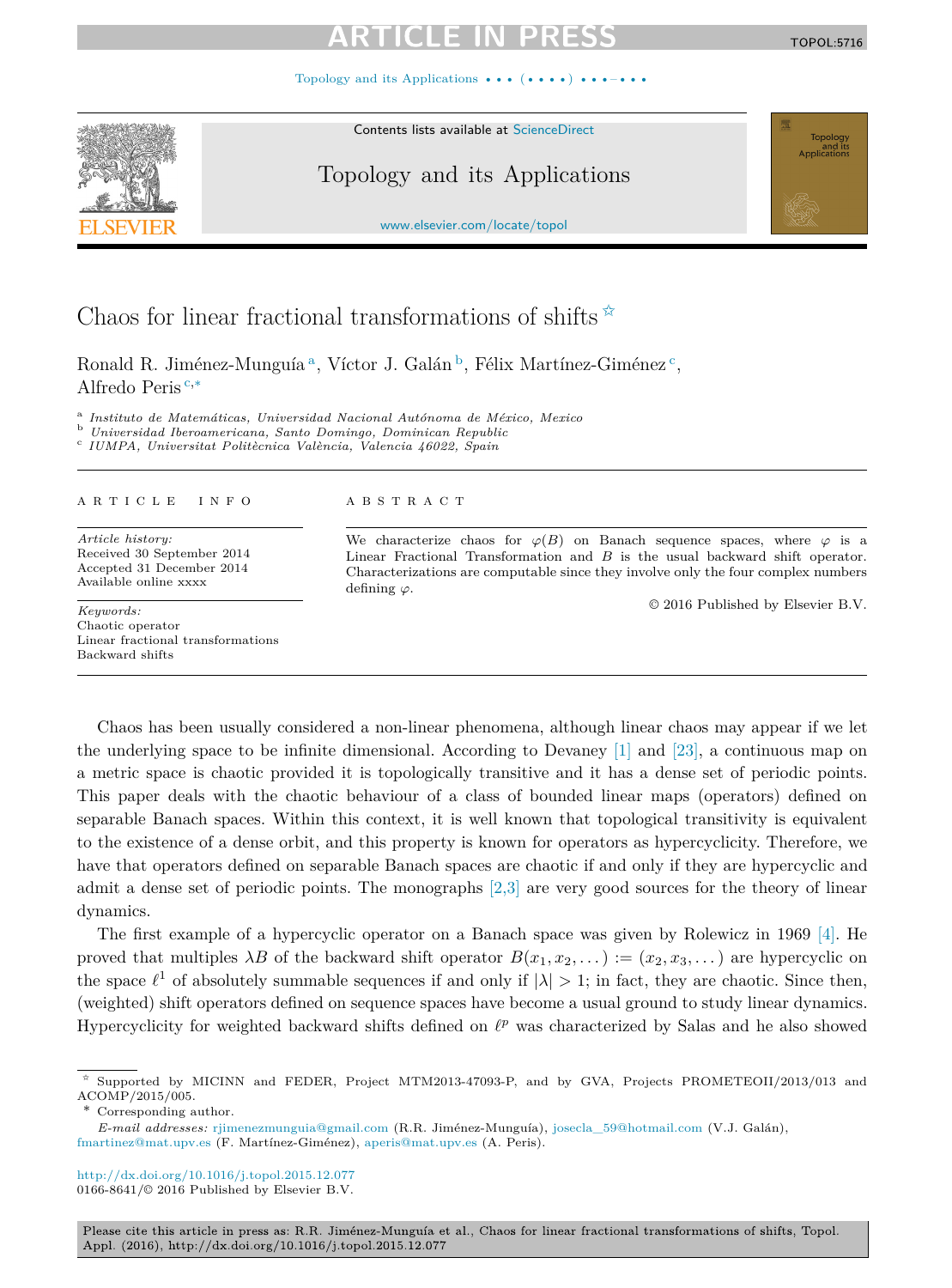<span id="page-1-0"></span>that any perturbation of the identity by a weighted backward shift is always hypercyclic [\[5\].](#page-6-0) Following this direction, characterizations for hypercyclic and chaotic weighted backward shifts defined on general sequence spaces were obtained in [\[6,7\],](#page-6-0) and characterizations for chaotic perturbations of the identity by weighted backward shifts are also in [\[7\].](#page-6-0) Other results for the linear dynamics of operators of the form *P*(*T*), where *T* is an operator and  $P(z)$  is a polynomial or a more general function, can be found in  $[8-13]$ .

DeLaubenfels and Emamirad [\[10\]](#page-6-0) proved that for a given non-constant polynomial  $P(z)$ ,  $P(B)$  is chaotic on  $\ell^p$ ,  $1 \leq p \leq \infty$ , whenever  $P(\mathbb{D})$  intersects the unit circle [10, Th. [2.8\],](#page-6-0) where  $\mathbb{D}$  is the open unit disc of  $\mathbb{C}$ . Besides, for  $a, b \in \mathbb{K}$ , K being the scalar field, they showed that  $aI + bB$  is chaotic if and only if  $|b| > |1 - |a|$ . Further sufficient conditions for chaos of *P*(*B*) in terms of the coefficients of the polynomial had been stated in [\[9\].](#page-6-0) The aim of this note is to keep going on the search of 'computable' conditions for chaos of  $\varphi(B)$ , where  $\varphi(z)$  is an analytic function. In this case, we deal with Linear Fractional Transformations, that is, analytic functions of the form  $\varphi(z) = (az + b)/(cz + d)$ . We prove that  $\varphi(B)$  is chaotic on  $\ell^p$  if and only if

$$
\left| |d|^2 - |c|^2 - |b\bar{d} - a\bar{c}| \right| < |bc - ad| \,,
$$

which obviously generalizes the above mentioned result in [\[10\].](#page-6-0) As a consequence, we also characterize chaotic weighted backward shifts on weighted  $\ell^p$  spaces, result that serves us to know which operators of the form  $\varphi(D)$  are chaotic on certain Banach spaces of analytic functions, where *D* is the differentiation operator. Although it will be shown later, we would like to point out that all operator considered in this paper are in fact (upper triangular) Toeplitz operators.

Let us start setting our frame of work. For a strictly positive weight sequence  $v := (v_n)_n$ , let

$$
\ell^{p}(v) := \left\{ (x_{n})_{n} \in \mathbb{C}^{\mathbb{N}}, \ \|x\|^{p} := \sum_{n=1}^{\infty} |x_{n}|^{p} v_{n} < \infty \right\}, \ 1 \leq p < \infty,
$$

be the associated weighted  $l^p$ -space. It is easy to check that condition

$$
\sup_{i} \frac{v_i}{v_{i+1}} < \infty \tag{1}
$$

characterizes boundedness of  $B : \ell^p(v) \to \ell^p(v)$ . This condition will always be assumed to hold. If the weighting sequence *v* coincides with the sequence of ones, the corresponding space will be denoted as  $l^p$ .

Our aim is to state the chaotic behaviour of  $\varphi(B)$  on  $\ell^p$ , where  $\varphi$  is a Linear Fractional Transformation. In order to avoid trivial cases when  $\varphi(z)$  reduces to a constant or to a degree 1 polynomial, we will assume that  $ad - cb \neq 0$  and  $c \neq 0$ . Therefore, by saying that  $\varphi$  is a Linear Fractional Transformation (LFT for short) we mean

$$
\varphi(z) = \frac{az+b}{cz+d}, \ a, b, c, d \in \mathbb{C}, \ ad - cb \neq 0, \ c \neq 0.
$$
 (2)

There are several ways to describe how the operator  $\varphi(B)$  is defined but we will only speak here about two of them. The first one is to recall that the spectrum of *B* (i.e., the set of  $\lambda \in \mathbb{C}$  such that  $\lambda I + B$  is not invertible) is the closed unit disc  $\mathbb{D}$ . Now, if we impose that  $|d/c| > 1$  we have  $\varphi(B) = (aB + bI)(cB + dI)^{-1}$ is a well defined bounded operator on  $\ell^p$ . Our second approach defining  $\varphi(B)$  is to use the Taylor expansion (around the origin) of  $\varphi$ , which turns out to be

$$
\frac{b}{d} + \sum_{n=1}^{\infty} \left(-1\right)^{n+1} \frac{ad - bc}{cd} \left(\frac{c}{d}\right)^n z^n.
$$

Please cite this article in press as: R.R. Jiménez-Munguía et al., Chaos for linear fractional transformations of shifts, Topol. Appl. (2016), http://dx.doi.org/10.1016/j.topol.2015.12.077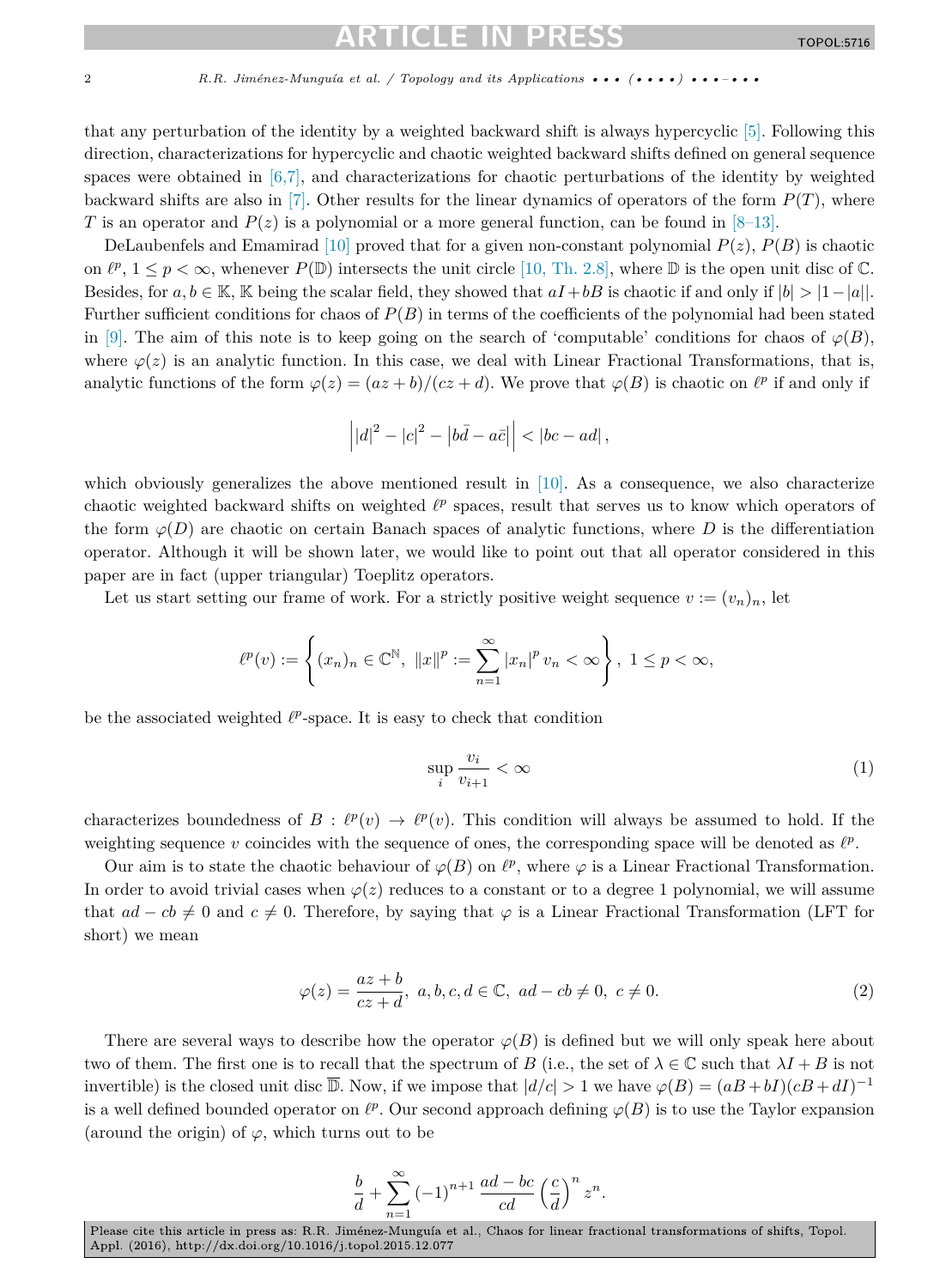<span id="page-2-0"></span>If  $|d/c| > 1$ , then for each  $x \in \ell^p$ , we have

$$
\sum_{n=1}^{\infty} \left(\frac{c}{d}\right)^n \|B^n x\| \le \sum_{n=1}^{\infty} \left(\frac{c}{d}\right)^n \|x\| < \infty.
$$

Therefore the series

$$
\frac{b}{d}I + \sum_{n=1}^{\infty} (-1)^{n+1} \frac{ad - bc}{cd} \left(\frac{c}{d}\right)^n B^n
$$

converges pointwise on  $\ell^p$  and we denote the limit operator as  $\varphi(B)$ , which is bounded by the Banach– Steinhauss Theorem (see, e.g., Appendix A in [\[3\]\)](#page-6-0).

At this point several observations should be made: 1) Functional Calculus Theory ensures that both approaches give the same operator. 2) The first approach is more direct but by the second one, it is easy to observe that if  $\lambda \in \mathbb{C}$  is an eigenvalue of *B*, then  $\varphi(\lambda)$  is an eigenvalue of  $\varphi(B)$ . 3) The second approach also shows that  $\varphi(B)$  is a Toeplitz operator with canonical matrix



To get chaos for  $\varphi(B)$  on  $\ell^p$  we will use the well known Eigenvalue Criterion for chaos (see any of the monographs  $[2,3]$  for a proof of it, and  $[14,15,10,12,9]$  for examples using it):

**Theorem 1** *(Eigenvalue Criterion).* Let  $T: X \to X$  *be an operator on a separable complex Banach space* X. *Suppose that the subspaces*

$$
X_0 := \text{Span}\{x \in X \; ; \; Tx = \lambda x \text{ for some } \lambda \in \mathbb{C} \text{ with } |\lambda| < 1\},
$$
\n
$$
Y_0 := \text{Span}\{x \in X \; ; \; Tx = \lambda x \text{ for some } \lambda \in \mathbb{C} \text{ with } |\lambda| > 1\},
$$
\n
$$
Z_0 := \text{Span}\{x \in X \; ; \; Tx = e^{\alpha \pi i}x \text{ for some } \alpha \in \mathbb{Q}\}
$$

*are dense in X, then T is chaotic.*

In this framework, since the point spectrum (i.e., the set of eigenvalues)  $\sigma_p(B) = \mathbb{D}$ , this Criterion reads as  $\varphi(B)$  is chaotic on  $\ell^p$  if and only if  $\varphi(\mathbb{D})$  intersects the unit circle. The following result gives a full geometrical description of  $\varphi(\mathbb{D})$  when the pole of  $\varphi$  lies outside the closed unit disc. This result is already known since it might be used to characterize when a LFT maps the unit disk into itself [\[16,17\].](#page-6-0) For the sake of completeness, we provide here an elementary proof.

**Lemma 2.** Let  $\varphi$  be a LFT as in [\(2\)](#page-1-0) and  $|d| > |c|$ . Then  $\varphi(\mathbb{D})$  is the disc  $P + r\mathbb{D}$  with center P and radius *r given by*

$$
P = \frac{b\bar{d} - a\bar{c}}{|d|^2 - |c|^2}, \ r = \frac{|bc - ad|}{|d|^2 - |c|^2}.
$$

**Proof.** First we recall that LFT's map circles and lines to circles and lines. Since  $\overline{D}$  is, obviously, a bounded convex set, and the pole  $-d/c$  lies outside the unit disc, we have that  $\varphi(\overline{\mathbb{D}})$  must also be bounded and convex,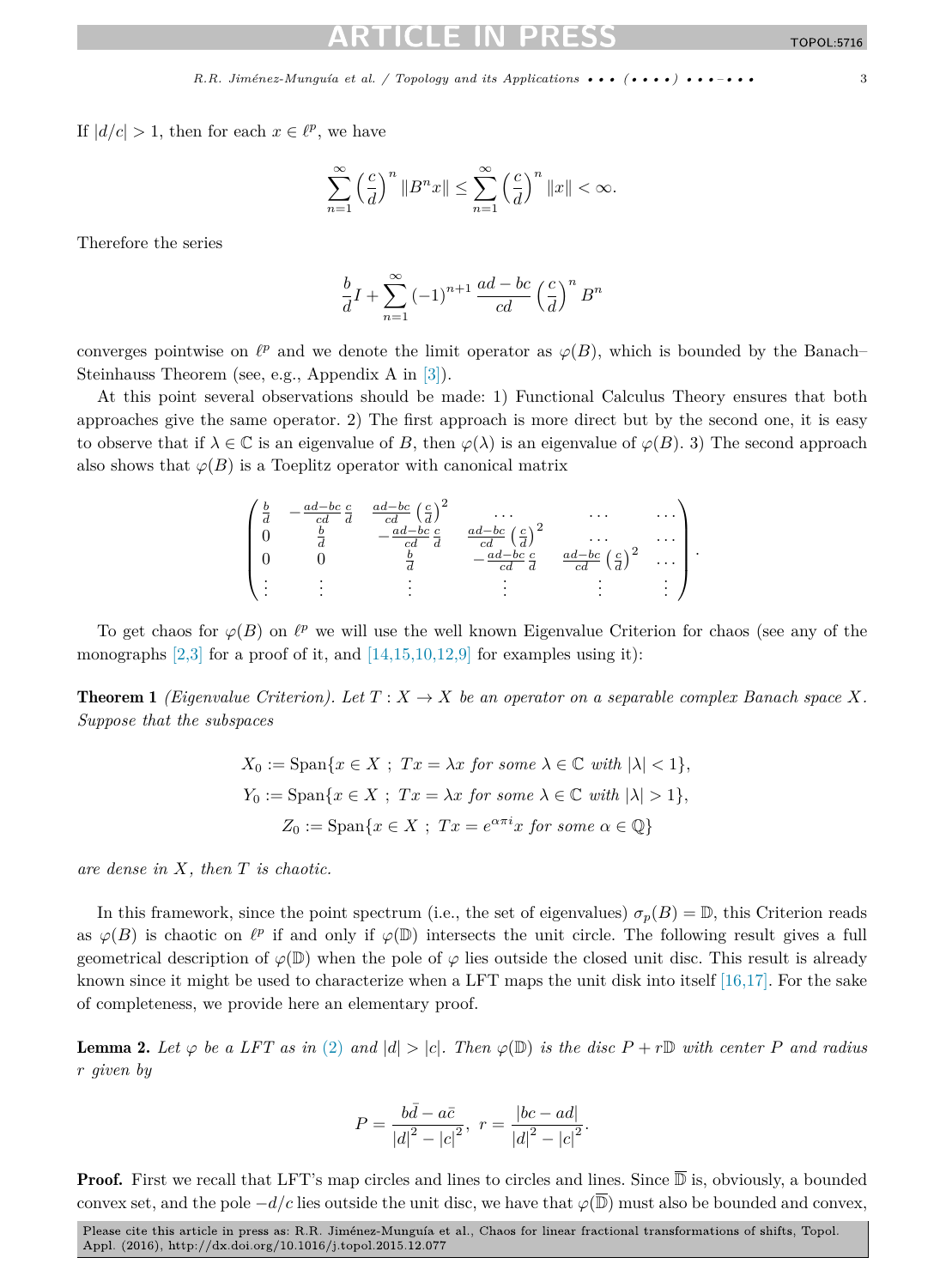<span id="page-3-0"></span>therefore  $\varphi(\overline{\mathbb{D}})$  is a circle whose boundary is  $\varphi(\partial \mathbb{D})$ . Now take three distinct points in the unit circle, for instance  $z_1 = 1$ ,  $z_2 = -1$ , and  $z_3 = i$ . Since  $\varphi$  is a one to one transformation, we have that  $A := f(z_1)$ ,  $B := f(z_2)$ , and  $C := f(z_3)$  are three distinct points in the circle  $\varphi(\partial \mathbb{D})$ , that is, the circumscribed circle passing through *A*, *B*, and *C* in fact coincides with  $\varphi(\partial \mathbb{D})$ . We just need to show that

$$
|A - P| = |B - P| = |C - P| = r.
$$

Indeed, by using the well-known equalities  $|z|^2 = z\overline{z}$  and  $|c+d| = |\overline{c} + \overline{d}|$ , we have

$$
|A - P| = \left| \frac{a+b}{c+d} - \frac{b\bar{d} - a\bar{c}}{|d|^2 - |c|^2} \right|
$$
  
= 
$$
\frac{1}{|d|^2 - |c|^2} \left| \frac{(a+b)(|d|^2 - |c|^2) - (b\bar{d} - a\bar{c})(c+d)}{c+d} \right|
$$
  
= 
$$
\frac{1}{|d|^2 - |c|^2} \left| \frac{ad\bar{d} - bc\bar{c} - bc\bar{d} + ad\bar{c}}{c+d} \right| = r.
$$

Analogously, noticing that  $|ci + d| = |\bar{c} + \bar{di}|$ , we get

$$
|B - P| = \left| \frac{-a + b}{-c + d} - \frac{b\bar{d} - a\bar{c}}{|d|^2 - |c|^2} \right|
$$
  
\n
$$
= \frac{1}{|d|^2 - |c|^2} \left| \frac{(-a + b)(|d|^2 - |c|^2) - (b\bar{d} - a\bar{c})(-c + d)}{-c + d} \right|
$$
  
\n
$$
= \frac{1}{|d|^2 - |c|^2} \left| \frac{-ad\bar{d} - bc\bar{c} + bc\bar{d} + ad\bar{c}}{-c + d} \right| = r.
$$
  
\n
$$
|C - P| = \left| \frac{ai + b}{ci + d} - \frac{b\bar{d} - a\bar{c}}{|d|^2 - |c|^2} \right|
$$
  
\n
$$
= \frac{1}{|d|^2 - |c|^2} \left| \frac{(ai + b)(|d|^2 - |c|^2) - (b\bar{d} - a\bar{c})(ci + d)}{ci + d} \right|
$$
  
\n
$$
= \frac{1}{|d|^2 - |c|^2} \left| \frac{ad\bar{d}i - bc\bar{c} - bc\bar{d}i + ad\bar{c}}{ci + d} \right| = r.
$$

**Theorem 3.** Let  $\varphi$  be a LFT as in [\(2\)](#page-1-0) and  $|d| > |c|$ . The operator  $\varphi(B)$  is chaotic on  $\ell^p$  if and only if

$$
\left| |d|^2 - |c|^2 - |b\bar{d} - a\bar{c}| \right| < |bc - ad|.
$$

**Proof.** As in the previous lemma, denote  $\varphi(\mathbb{D}) = P + r\mathbb{D}$ . We have that  $\varphi(B)$  is chaotic if and only if  $P + r\mathbb{D}$ intersects the unit circle. In order to accomplish that, we have two possibilities: if the center *P* lies inside the unit disc, then  $|P| + |r| > 1$ ; on the other hand, if *P* lies outside the closed unit disc, then  $|P| - |r| < 1$ . Both conditions lead us to

$$
-|r| < 1 - |P| < |r| \,,
$$

and the conclusion follows after substituting the values for  $P$  and  $r$  and working out the algebra.  $\Box$ 

**Corollary 4.** Let  $\varphi$  be a LFT as in [\(2\)](#page-1-0),  $|d| > |c|$ , and  $g(z) = z^n$ , with n any positive integer. Consider the composition  $\varphi \circ g(z) = (az^n + b)/(cz^n + d)$ , then the operator  $\varphi \circ g(B)$  is chaotic on  $\ell^p$  if and only if

$$
\left| |d|^2 - |c|^2 - |b\bar{d} - a\bar{c}| \right| < |bc - ad|.
$$

Please cite this article in press as: R.R. Jiménez-Munguía et al., Chaos for linear fractional transformations of shifts, Topol. Appl. (2016), http://dx.doi.org/10.1016/j.topol.2015.12.077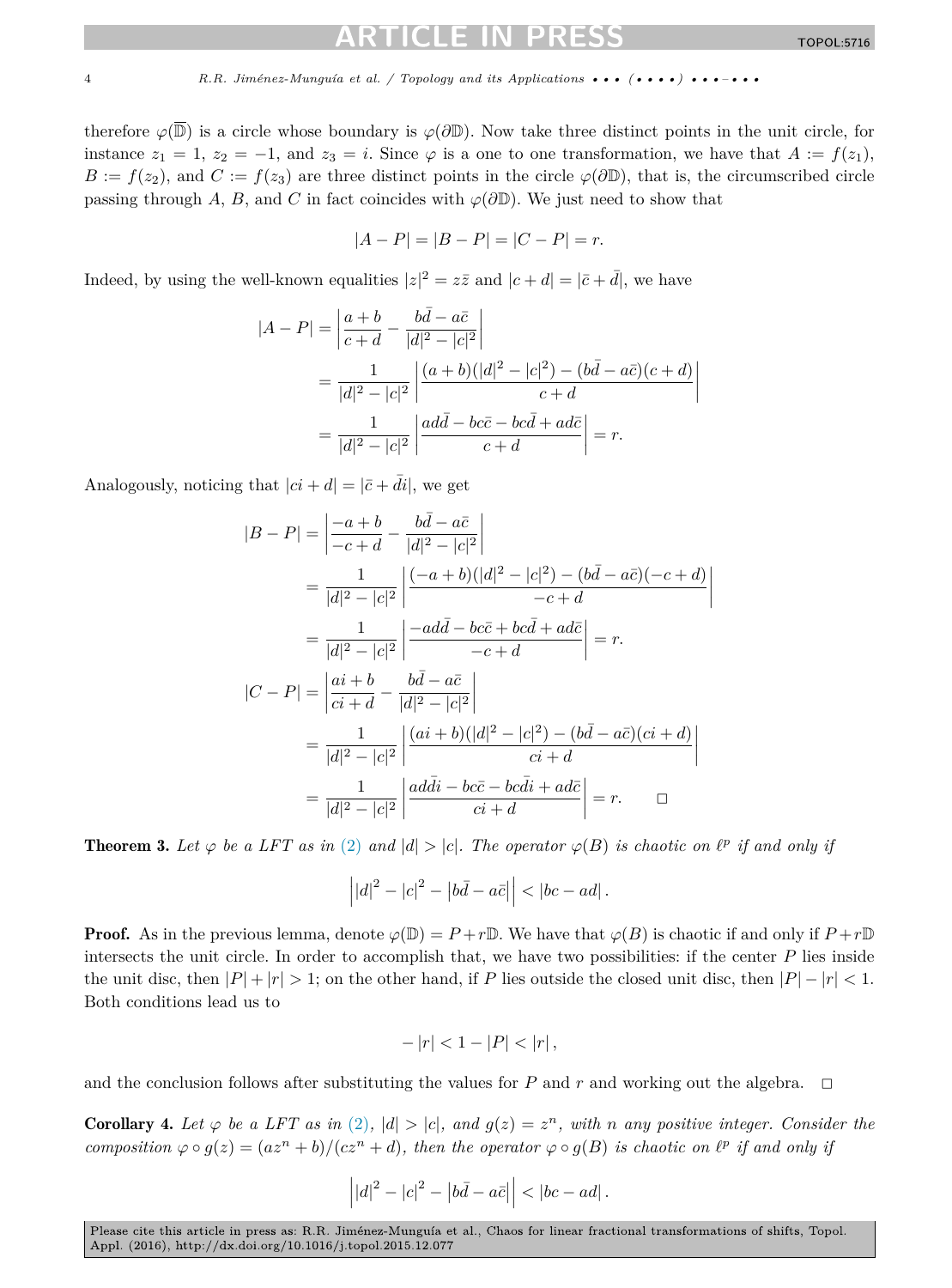<span id="page-4-0"></span>**Proof.** We just need to observe that  $\varphi(\mathbb{D})$  intersects the unit circle if, and only if, so does  $\varphi \circ q(\mathbb{D})$ .  $\Box$ 

Next, we want to study chaos for  $\varphi(B)$  defined on weighted  $\ell^p(v)$  spaces. It is easy to see that  $\rho\mathbb{D} \subset$  $\sigma_p(B)$ , where  $\rho^p = \liminf_i v_i^{-1/i}$ . Unfortunately, in this framework, chaos of  $\varphi(B)$  is not equivalent to  $\varphi(\rho\mathbb{D}) \cap \partial \mathbb{D} \neq \emptyset$ , not even for the simple case  $f(z) = z$ : if we take the spaces  $\ell^1$ ,  $\ell^1(1/n)$ , and  $\ell^1(1/n^2)$  (by certain abuse of notation,  $\ell^1(1/n) = \ell^1(v)$  and  $\ell^1(1/n^2) = \ell^1(v')$ , where  $v := (1/n)_n$  and  $v' := (1/n^2)_n$ , respectively), in all three cases  $\rho = 1$  and  $f(\mathbb{D}) \cap \partial \mathbb{D} = \emptyset$ . However *B* is not hypercyclic on  $\ell^1$ , it is hypercyclic but not chaotic on  $\ell^1(1/n)$ , and it is chaotic on  $\ell^1(1/n^2)$  (see, e.g., Chapter 4 in [\[3\]\)](#page-6-0). Aware of the previous situation, the Eigenvalue Criterion [1](#page-2-0) ensures us that if  $\varphi(\rho \mathbb{D}) \cap \partial \mathbb{D} \neq \emptyset$ , then  $\varphi(B)$  is chaotic on  $\ell^p(v)$ .

Before we state the theorem providing chaos for  $\varphi(B)$  on  $\ell^p(v)$ , let us remark that  $\rho < \infty$ . Indeed, the weight condition [\(1\)](#page-1-0) implies that there exists  $M > 0$  such that for each  $i \geq 2$  we have  $v_i > v_{i-1}/M$ . Inductively  $v_i > v_1 M^{1-i}$  for all  $i > 1$  and therefore  $\rho^p \leq M < \infty$ . Also, we disregard  $\rho = 0$ . To see why, first write  $\varphi(B) = \varphi(0)I + \varphi(B)$ , where  $\phi$  is an holomorphic function with  $\phi(0) = 0$ . By the Eigenvalue Criterion [1,](#page-2-0) the operator  $T = \varphi(B)$  has a chance to be hypercyclic only if  $|\varphi(0)| = |b/d| = 1$ , but since  $\rho = 0$ , we end up with a compact perturbation of  $(b/d)I$  (i.e.,  $T = (b/d)I + K$ , where  $K(B_X)$  is relatively compact), which are never chaotic (see [7, [Proposition](#page-6-0) 6.1]). Indeed, if *T* admits a dense set of periodic points, then the unique eigenvalue  $b/d$  of *T* is certain *n*-root of 1, thus  $T^n = I + K'$  for certain compact operator  $K'$ , and  $T^n$  admits a dense set of periodic points too, which contradicts [7, [Proposition](#page-6-0) 6.1].

**Theorem 5.** Let  $v = (v_i)_i$  be a sequence satisfying the weight condition [\(1\)](#page-1-0). Set  $\varrho^p = \liminf_i v_i^{-1/i}$  and let  $\varphi$  *be a LFT as in* [\(2\)](#page-1-0) *with*  $|d| > \varrho |c|$ *. If* 

$$
\left| |d|^2 - \varrho^2 |c|^2 - |b\bar{d} - \varrho^2 a\bar{c}| \right| < \varrho |bc - ad| \,,
$$

*then the operator*  $\varphi(B)$  *is chaotic on*  $\ell^p(v)$ *.* 

**Proof.** Since  $\varrho \mathbb{D} \subset \sigma_p(B)$ , we have to check that  $\varphi(\varrho \mathbb{D})$  meets the unit circle. Take the homothety  $g(z) = \varrho z$ and observe that  $\varphi(\varrho \mathbb{D}) = \varphi \circ g(\mathbb{D})$ . Now, apply [Lemma 2](#page-2-0) to the composition  $\varphi \circ g(z) = (\varrho a z + b) / (\varrho c z + d)$ and follow a similar argument to [Theorem 3.](#page-3-0)  $\Box$ 

**Remark 6.** Some operators can be represented as a weighted backward shift operator  $B_w(x_1, x_2, \dots)$  :=  $(w_2x_2, w_3x_3,...)$  defined on a weighted  $\ell^p(v)$  space. This case may be reduced to the previous one via topological conjugacy. Set

$$
a_1 := 1, \ a_i := w_2 \dots w_i, \ i > 1,
$$

and consider  $\ell^p(\bar{v})$  where

$$
\bar{v}_i = \frac{v_i}{\prod_{j=2}^i w_j^p}, \text{ for all } i.
$$

Take  $\phi_a : \ell^p(v) \to \ell^p(\bar{v})$  defined as  $\phi_a(x_1, x_2, \dots) := (a_1x_1, a_2x_2, \dots)$  to construct a commutative diagram  $\phi_a \circ B_w = B \circ \phi_a$ . Since  $\phi_a$  is an isometry,  $||x||_{\ell^p(v)} = ||\phi_a(x)||_{\ell^p(\bar{v})}$ , by topological conjugation we have that  $\varphi(B)$  is chaotic on  $\ell^p(\bar{v})$  if and only if  $\varphi(B_w)$  is chaotic on  $\ell^p(v)$  (notice that  $B^n = (\phi_a \circ B_w \circ \phi_a^{-1})^n =$  $\phi_a \circ B_w^n \circ \phi_a^{-1}$  and use the Taylor expansion of  $\varphi$ ).

LFT's of differential operators on Hilbert spaces of entire functions (see [\[18\]\)](#page-6-0). Let  $\gamma(z)$  be an admissible comparison entire function, that is, the Taylor coefficients  $\gamma_j > 0$  for all  $j \in \mathbb{N}_0$  and the sequence  $(j\gamma_j/\gamma_{j-1})_{j\geq 1}$  is monotonically decreasing. We consider the Hilbert space  $E^2(\gamma)$  of power series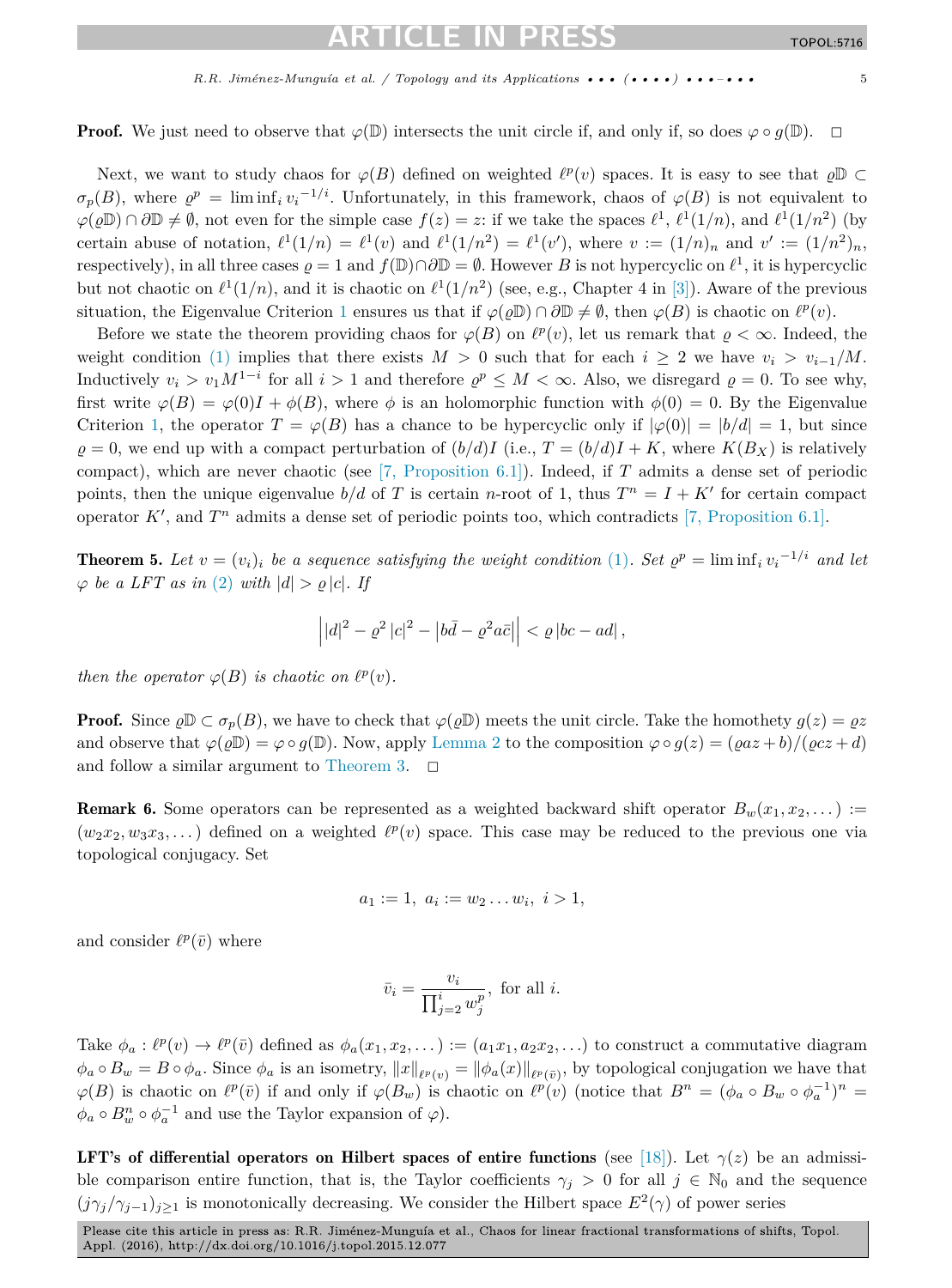$$
g(z) = \sum_{j=0}^{\infty} \hat{g}(j) z^j
$$

for which

$$
\|g\|_{2,\gamma}^2:=\sum_{j=0}^\infty \gamma_j^{-2}\left|\hat{g}(j)\right|^2<\infty.
$$

Chan and Shapiro showed that for  $a \neq 0$  the translation operator  $T_a$  is hypercyclic on  $E^2(\gamma)$  (see [\[18,](#page-6-0) [Theorem](#page-6-0) 2.1]). They proved that  $T_a = \sum_{n\geq 0} a^n/n! D^n$ , where *D* is the operator of differentiation. They pointed out that the hypercyclicity of  $T_a$  is in fact the hypercyclicity of  $\varphi(D)$  for the particular case  $\varphi(z) = e^{az}$ . They also asked for the dynamics of 'other' operators; we consider here operators of the form  $\varphi(D)$ , where  $\varphi(z)$  is a LFT.

It is clear that  $E^2(\gamma)$  is isometric to  $\ell^2(v)$  with  $v = (v_j)_{j \in \mathbb{N}_0} = (\gamma_j^{-2})_{j \in \mathbb{N}_0}$  and with the identification  $f \mapsto (f^{(j)}(0)/j!)_{j\geq 0}$ . Moreover, the operator of differentiation *D* turns out to be a weighted backward shift with weights  $w = (w_j)_{j \geq 1} = (j)_{j \geq 1}$  or, equivalently, as a backward shift defined on  $\ell^2(\bar{v})$ , where

$$
\bar{v}_j = \frac{1}{\left(\gamma_j \ j! \right)^2}, \ \ j \ge 0.
$$

Since  $\gamma(z)$  is an admissible comparison entire function, it is easy to check that the weight condition [\(1\)](#page-1-0) is satisfied and  $\varphi(B)$  is a bounded operator on  $\ell^2(\bar{v})$  for any LFT  $\varphi$  with  $|d| > \varphi|c|$  (this is equivalent to saying that  $\varphi(D)$  is a bounded operator on  $E^2(\gamma)$  for any LFT  $\varphi$  with  $|d| > \rho |c|$ .

Let us now consider only those spaces for which  $\lim_{j\to\infty} j\gamma_j/\gamma_{j-1} > 0$ . Since the limit of successive roots coincides with the limit of successive ratios we have that  $\varrho = \lim_{i \to \infty} j\gamma_i/\gamma_{i-1} > 0$ , and [Theorem 5](#page-4-0) may be applied to LFT's  $\varphi$  with  $|d| > \rho |c|$ .

To focus on a concrete example take  $\gamma(z) = e^{\alpha z}$  with  $\alpha > 0$ ; it is clear that  $\rho = \alpha$ . If

$$
\left| \left| d \right|^2 - \alpha^2 \left| c \right|^2 - \left| b\bar{d} - \alpha^2 a\bar{c} \right| \right| < \alpha \left| bc - ad \right|,
$$

then  $\varphi(D)$  is chaotic on  $E^2(e^{\alpha z})$ , where  $\varphi$  is a LFT with  $|d| > \varrho |c|$ .

Backward shift operators on spaces of analytic functions. Consider spaces consisting on formal power series  $\phi(z) := \sum_{j=0}^{\infty} \hat{f}_j z^j$  for which the sequence  $(\hat{f}_j)_j$  belongs to  $\ell^2(v)$  for a certain weight sequence  $v = (v_j)_j$ . For example, the Hardy space  $H^2$  is obtained for  $v = (1)_j$ , the Bergman space  $A^2$  for  $v = (1/(1+j))_j$ , and the Dirichlet space  $\mathcal{D}$  for  $v = (j + 1)_{j}$ . For the orthogonal basis  $(z^{j})_{j\geq0}$ , the backward shift is defined as  $B(z^j) := z^{j-1}$  for  $j \in \mathbb{N}$ , and  $B(1) = 0$ . Now, if  $\varphi$  is a LFT with  $|d| > |c|$ , since  $\varrho^2 = \liminf_j v_j^{-1/j} = 1$  for the spaces  $H^2$ ,  $A^2$ , and  $D$ , chaos of  $\varphi(B)$  may be obtained by using [Theorem 3.](#page-3-0)

Remark 7. In this article we only considered the notion of chaos in the sense of Devaney, but other forms of chaos, like the existence of mixing invariant probability measures with full support (see  $[19-21]$ ), or distributional chaos (see [\[22\]\)](#page-6-0) also happen under the same conditions presented here for Devaney chaos.

### Acknowledgements

We want to thank the referee whose careful report produced an improvement in the presentation of the paper.

Please cite this article in press as: R.R. Jiménez-Munguía et al., Chaos for linear fractional transformations of shifts, Topol. Appl. (2016), http://dx.doi.org/10.1016/j.topol.2015.12.077